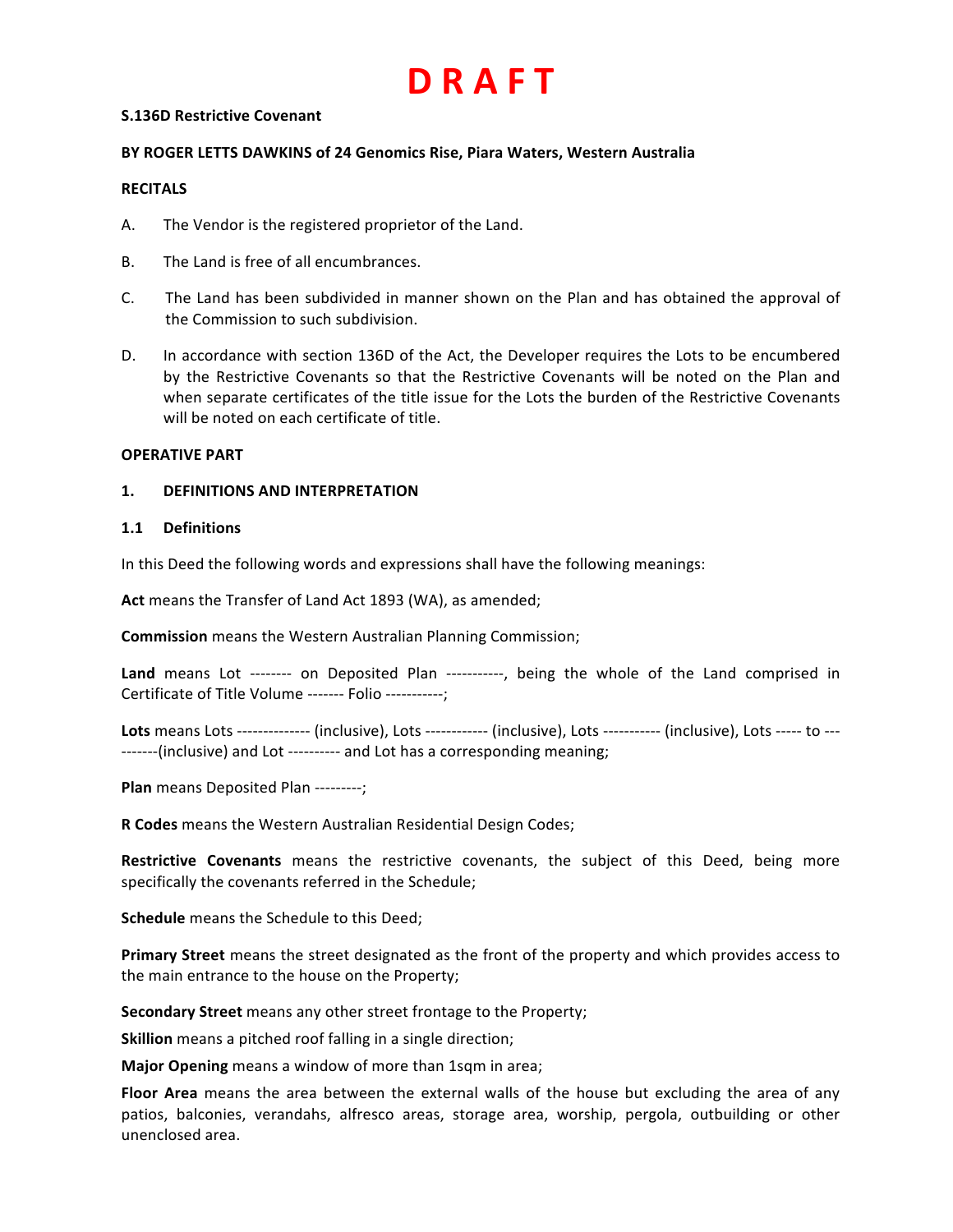#### **1.2 Interpretation**

#### In this Deed unless the context otherwise requires:

- a) Words importing the singular include the plural and vice versa;
- b) Words importing any gender include the other genders;
- c) References to persons included corporations;
- d) References to a party hereto or to any other person include the legal personal representatives;
- e) Successors and permitted assigns of that party or person;
- f) If a word or phrase is defined cognate words and phrases have corresponding definitions;
- g) An obligation incurred by two or more parties shall bind them jointly and severally and an obligation incurred in favour of two or more parties shall be enforceable by them jointly and severally;
- h) Headings shall be ignored in construing the Deed.

### **2. RESTRICTIVE COVENANTS**

Each of the Lots is to be encumbered by the Restrictive Covenants. Pursuant to a 136D of the Act, the burden of the Restrictive Covenants shall run with each of the Lots for the benefit of every other Lot and the Restrictive Covenants shall be enforceable against the registered proprietor of each lot by the Developer and every subsequent registered proprietor of the Lots.

The Buyer must make its own enquiries about the impact of the protective covenants imposed by the Seller as they affect the Property and shall be taken to have satisfied itself about the protective covenants prior to the Contract Date.

The Buyer acknowledges that the burden of the protective covenants in this annexure runs with the Property for the benefit of every other purchaser of land in the CY O'Connor Village Residential Estate excluding any land which is not residential, and shall be enforceable against the Buyer and every subsequent registered proprietor of the Property.

The Buyer acknowledges that each protective covenant is separate from the other and therefore if any protective covenant becomes invalid or unenforceable then the remaining protective covenants will not be affected and each covenant will be valid and enforceable to the fullest extent permitted by law.

The Buyer acknowledges that the protective covenants will not be modified, surrendered, released, abandoned whether wholly or partially except with the Seller's written consent.

#### **3. TERM OF RESTRICTIVE COVENANTS**

The Restrictive Covenants shall expire and cease to have effect five years from registration.

## **4. AUTHORITY**

The Vendor authorises -----------------------------------------, Perth, Western Australia to comply with any requisitions issued by the Registrar of Titles and within this general authority and power to make any minor alterations which may be necessary to effect registration of this Deed.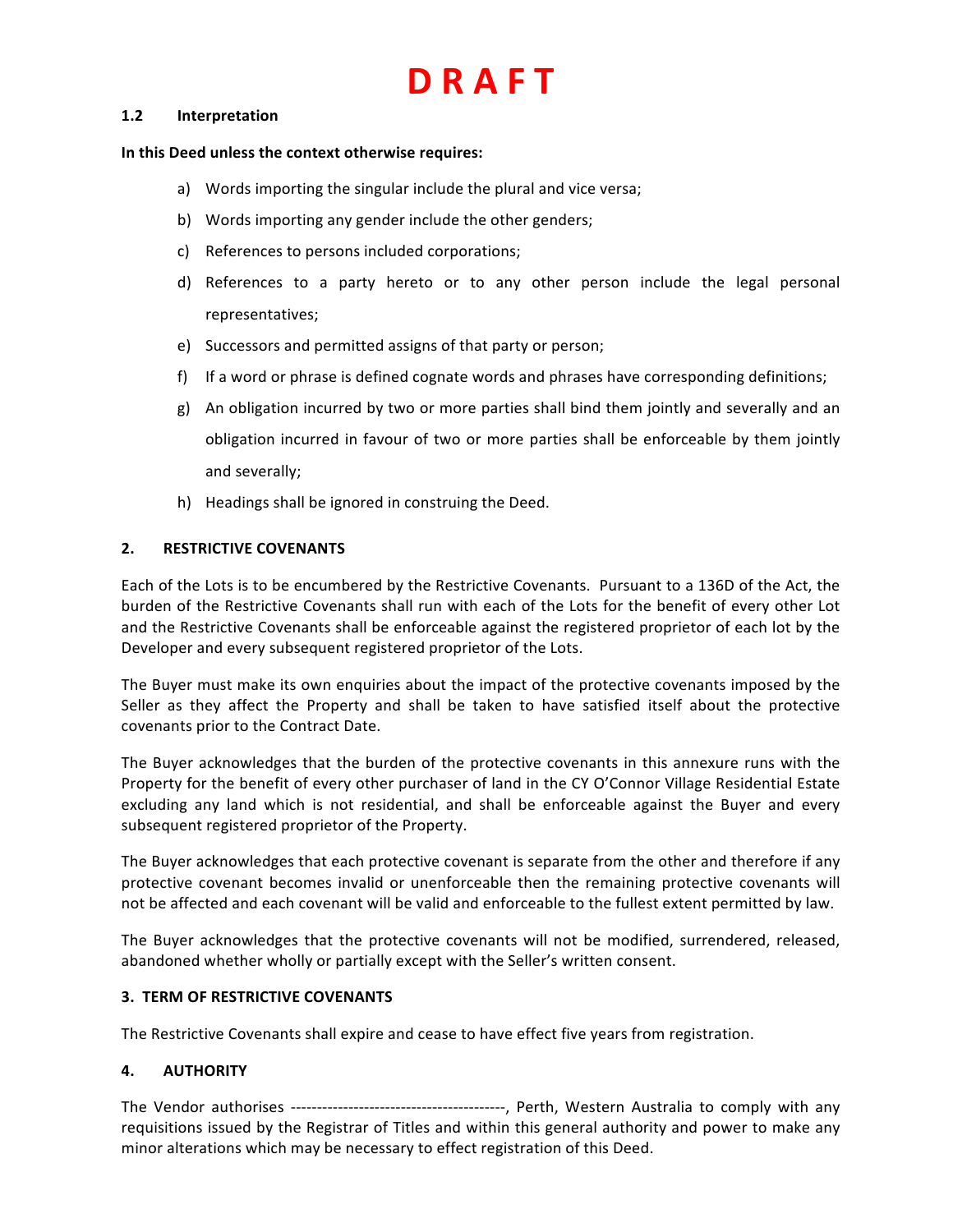### **SCHEDULE**

## **RESTRICTIVE COVENANTS**

### **1. STREETSCAPE**

#### **1.1 LAND USE**

#### The Registered Proprietor must not;

- a) Use or permit the Lot to be used other than for the construction and occupation of a residential dwelling or dwellings.
- b) Carry out or permit to be carried out on the Property any repairs, restorations or wrecking of any motor vehicle, boat, trailer or any other vehicle unless screened from public view at all times.
- c) Change the finished ground level of the Property from the finished ground level of the property, provided that this does not include:
	- (i) Minor changes to parts of the Property for construction of swimming pools or spa baths, gardening and related landscaping purposes; or
	- (ii) Cutting into the finished ground level for the purpose of construction of one level of basement, cellar or other room substantially below the finished ground level of the property.

#### **1.2 DWELLING**

#### The Registered Proprietor must not construct or permit to be constructed on the Lot;

#### **1.2.1 Any house unless the house has:**

- a) A minimum Floor Area of 180sqm;
- b) A minimum height of two storeys for the portion of the house addressing the Primary Street on Lot numbers 1034, 1035, 1039, 1040, 1041, 1042, 1043, 1047;
- c) A minimum floor-to-ceiling height of 2.7m, or 32 brick courses, for the main living areas and any rooms on the ground floor facing the Primary Street frontage;
- d) A clearly defined entry;
- e) A facade treatment with a feature element and degree of articulation designed to avoid straight flat sections to front walls;
- f) Demonstrates strong architectural character and incorporates the use of colour and materials to provide considerable interest and individuality, particularly the front elevation;
- g) An elevation facing the Primary Street Frontage with at least one of the following features:

(i) A veranda with a depth of at last 1.5m and a length at least one third of the width of the house frontage to the Primary Street;

(ii) A balcony with a balustrade consisting of open metal or timber elements, or a solid wall, or a combination thereof, to a room at the upper floor;

- (iii) A porch over the main entrance; or
- (iv) A bay window.
- h) A similar standard of materials and finishes to elevations facing the Primary Street frontage and Secondary Street frontage in the case of a Property located on a street corner.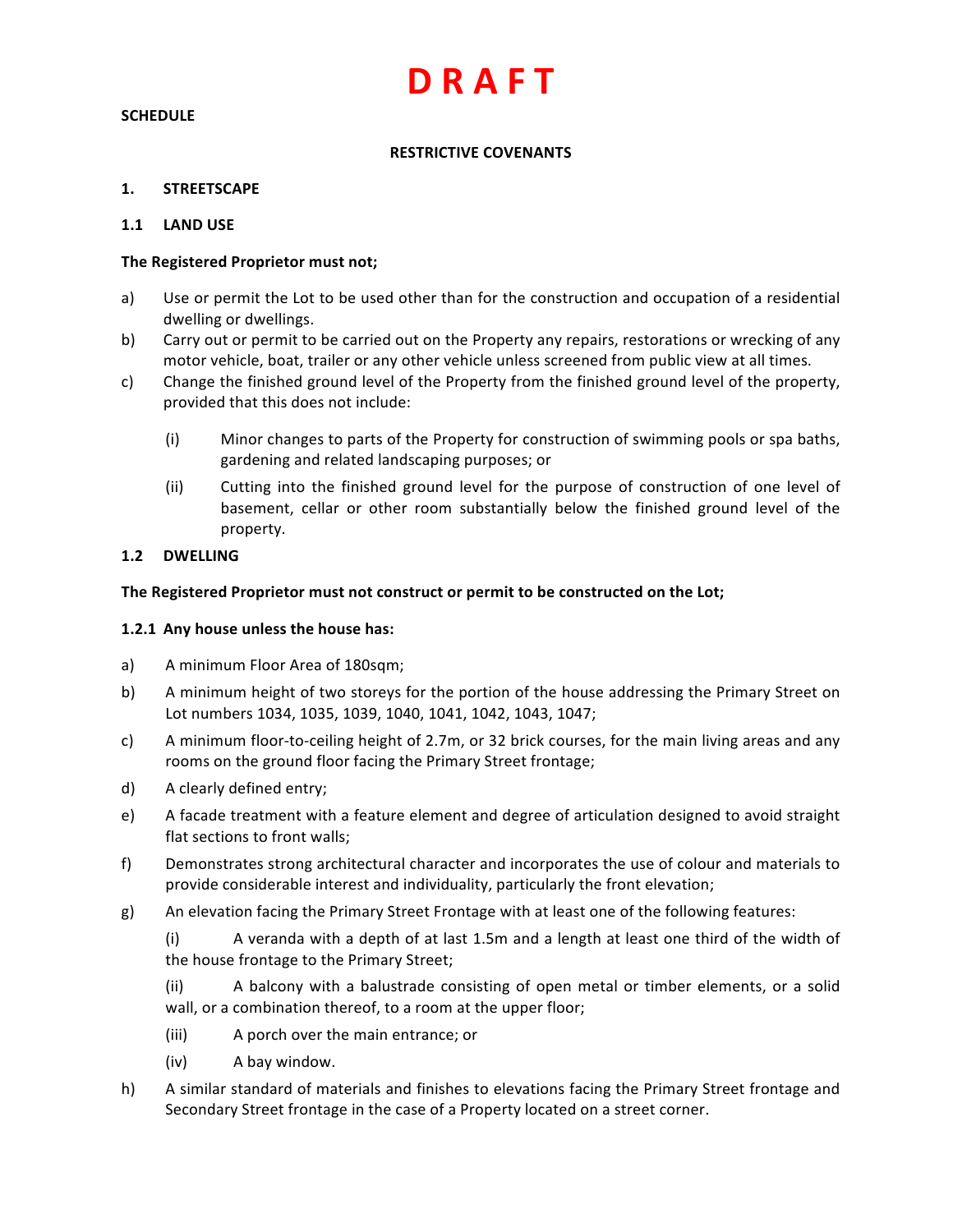- i) A pitched roof at a pitch of at least 25 degrees where it is visible from the Primary Street boundary; and Roof Eaves with a minimum overhang of 450mm from the wall, or 300m in the case of roof overhangs to gables.
- a) At least one Major Opening to the Primary Street frontage for single-storey buildings;
- b) At least two Major Openings to the Primary Street frontage for buildings of two-storeys or more;
- c) An opening facing both the Primary Street frontage and the Secondary Street frontage in the case of a ground floor corner room; and
- j) North-facing Major Opening shaded by roof eaves or other mean of shading.

## 1.2.2 Any house with;

- a) A Skillion roof visible from the Primary Street frontage or the or Secondary Street frontage, except in the case of a verandah roof; or
- b) A verandah with a roof pitch of less than 10 degrees.
- c) Openings with horizontally proportioned or square glazed panels visible from the Primary Street boundary, and the Secondary Street boundary in the case of a corner lot; or
- d) Openings glazed in dark-tinted or mirror glass.

## **2. BUILDING MATERIALS**

## The Registered Proprietor must not construct or permit to be constructed on the Lot:

- a) Any house unless wall materials are predominantly constructed of painted or rendered concrete, clay bricks, limestone or other similar material in face work or render;
- b) Double pitched roofsat an angle of not less than 24.5 degrees or greater than 45 degrees where the roof is visible from street or public access areas excluding any part of the roof which covers the verandah areas:
- c) Skillion, curved or other roof designs without the prior written consent of the Vendor;
- d) Zincalume roofs.
- e) Any house unless the house has more than half of the wall area finished in:
	- (i) Face brick in red, brown or sand hues;
	- (ii) Textured render;
	- (iii) Painted brick or masonry block;
	- (iv) Natural limestone;
	- (v) Limestone finish concrete block;
	- (vi) Rammed earth;
	- (vii) A combination of the above; or
	- (viii) Other material with the written approval of the Seller or Seller's agent.
- f) Any house unless the house has a Colorbond metal roof or a tiled roof finished in a colour not consistent with the Seller's approved list of colours as illustrated in the Design Guidelines;
- g) Any house with walls painted in colours that are not consistent with the Seller's approved colour palette as illustrated in the Design Guidelines, or without the written approval of the Seller or Seller's agent.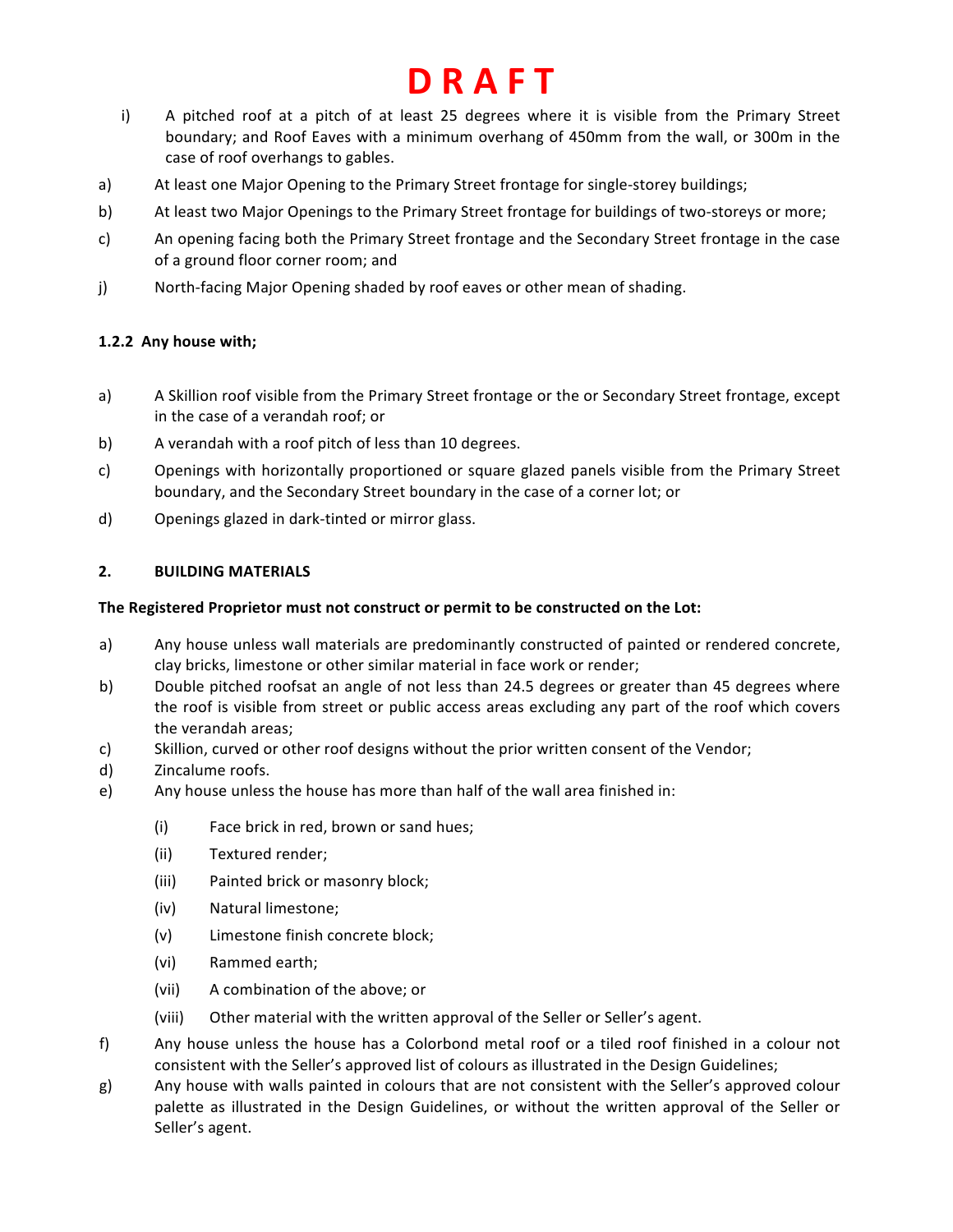## **3. PARKING AND STOREROOM**

#### The Registered Proprietor must not construct or permit to be constructed on the Lot:

- a) Any house unless the house contains a double garage making provision for parking of not less than two motor vehicles side by side.
- b) Any house with an open carport;
- c) Any house with a roller garage door visible from either the Primary Street boundary or the Secondary Street boundary;
- d) Any triple garage unless in a tandem or staggered configuration;
- e) A driveway and the crossover between the road and the parking area on the Lot which are not constructed and completed prior to occupation of the house
- f) A driveway and the crossover which is not constructed of segregated pavers or quality in-situ concrete finished with a pattern or limestone washed aggregate or similar; or
- g) A driveway which is wider than 6 metres at the street Lot boundary or less than 0.6 metres to the side boundary.
- h) A garage that is not set back behind the front-most part of the house.

## **4. PARKING VEHICLES**

The Registered Proprietor must not park or allow to be parked on the Lot or on the road or on any other Lot near or next to the Lot any commercial vehicles including but not limited to trucks, caravans, trailers, boats or any other mobile machinery ("commercial vehicles") unless such commercial vehicles are housed or contained within a carport or garage on the Lot or screened from public view behind the building line, unless when used during the normal course of business by a visiting tradesperson.

## **5. SHEDS/OUTBUILDINGS**

- a) The Registered Proprietor must not construct or permit to be constructed or bring on to the Lot any outbuilding (including any detached garage, workshop, garden shed, storage shed or other outbuilding) which exceeds 2m in height or 12m2 in Floor Area unless constructed in predominantly the same design and materials as the house.
- b) The Registered Proprietor must not construct or permit to be constructed any outbuilding less than 12m2 in Floor Area unless it is coloured to compliment the house and not extend more than 320mm above the Lot fence line.

## **6. FENCING**

- a) The Registered Proprietor must not take or permit any action to be taken to remove, alter, mark, or remove any wall or fence constructed by the Vendor (unless additional blocks are required to be added for the purpose of retaining) on or about any of the boundaries of the Lot, not to permit such wall or fence to become damaged, unsafe or fall into a state of disrepair, not to permit any roots or any tree, plant or building or other thing on the Lot to cause such wall or fence to become structurally unsound and not to alter such wall or fence without the Vendor's prior written consent.
- b) The Registered Proprietor must not alter the level surface or the Lot without the express permission of the Vendor.
- c) Fencing is to be completed prior to occupation of the residence.
- d) The registered proprietor must not Construct, erect, install or permit to be constructed, erected or installed on the Property, a fence along the Primary Street boundary or within the front setback area of the Property greater than 1.2m in height;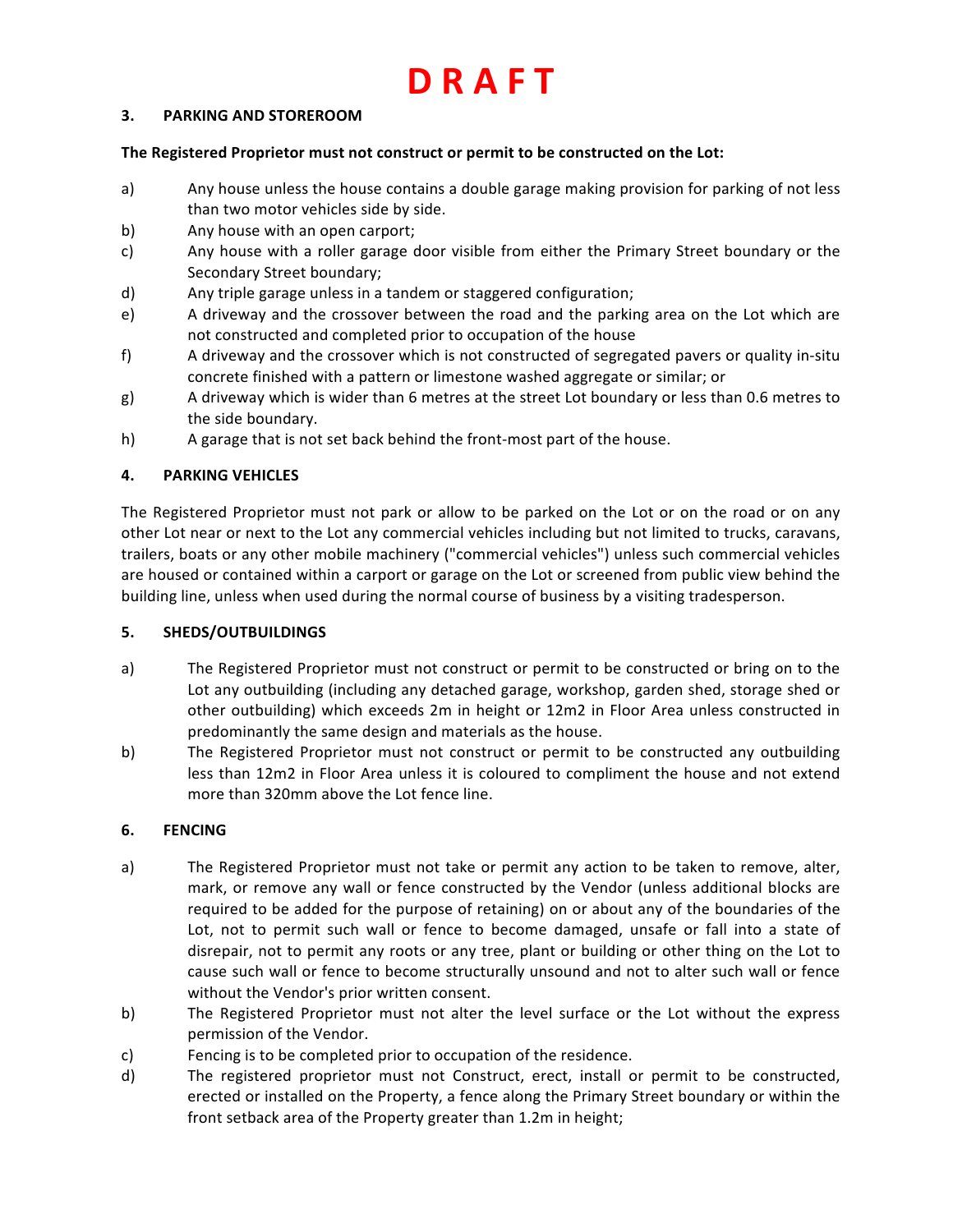e) The registered proprietor must not Construct, erect, install or permit to be constructed, erected or installed on the Property, a fence along the Primary Street boundary or within the front setback area of the Property, unless the fence consists of:

(i) Masonry construction to a maximum height of 0.6m for any wall element and a maximum height of 1.2m for any piers, and in a finish that that matches the house;

(ii) Timber or metal infill panels with a visual permeability of at least 40% between masonry piers; or 

(iii)Timber pickets with a visual permeability of at least 30%.

- f) The registered proprietor must not Construct, erect, install or permit to be constructed, erected or installed on the Property:
- (i) A gate in the front fence unless the gate matches the fence;

## **7. LANDSCAPING**

## The Registered Proprietor must not;

- a) Permit garden areas on the Lot and within public view to remain unlandscaped after three months of occupation of any house on the Lot, including adjoining road verges. In the case of display homes the garden areas are to be landscaped at practical completion.
- b) Construct, erect, install or permit to be constructed, erected or installed on the Property:

(i) Paved or in-situ cast concrete surfaces that cover more than 50% of the front setback area of the Property between the Primary Street boundary and the house and any other associated structures; or

(ii) Artificial turf within the front setback area of the Property or the verge of any adjacent road reserve.

## **8. SERVICES**

## The Buyer must NOT construct, erect, install or permit to be constructed, erected or installed on the **Property:**

g) Any house unless the house has:

(i) All pipes, wired services, clothes-drying areas, hot water storage tanks and other such service items screened from view from the Primary Street boundary, and the Secondary Street boundary in the case of a corner property;

(ii) TV Antennae, satellite dishes, and ny roof-mounted air conditioning units located below the highest roof ridgeline and away from the Primary Street frontage, and the Secondary Street boundary in the case of a corner property; and

- (iii) Any roof mounted air conditioning units finished in the same colour as the roof.
- h) Any house with:
- (i) Meter boxes located on the front face of the house;
- (ii) Photo-voltaic cells located on a roof pitch facing the Primary Street, except where the Primary Street boundary is on the northern side of the Property; or
- (iv) Ground level air conditioning units visible from the Primary Street boundary, and the Secondary Street boundary in the case of a corner property.